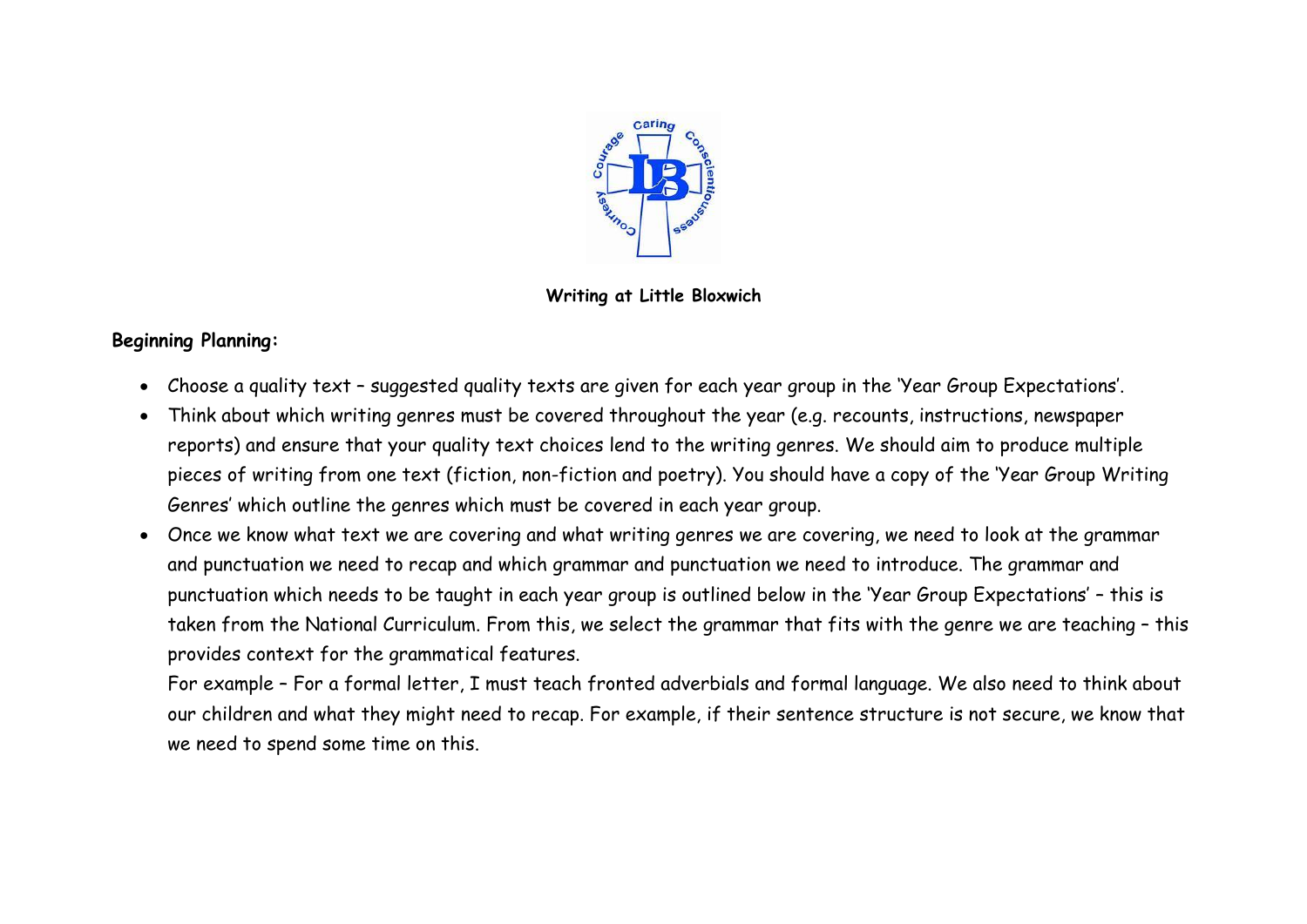## **The process:**

We should begin a new text with a hook - this could be prediction and questioning using the front cover, or an object arriving in class, a letter from a character or chapter titles.



As we introduce a text to the children, we need to provide them with the **cultural capital.** For example, if we are teaching 'Friend or Foe', we need to provide the children with images of

WWII London, giving information and images about the Blitz as well as images of the countryside. Do they know when the book is set? Who was the monarch at the time? What are the differences between then and now? Can we draw any similarities between this book and another we have read before? Talk about the author, do we know any other books written by Michael Morpurgo?

A **cultural capital** section on your English Working Wall is also a good way of ensuring that children are constantly reminded of the context of the book. This can be referred to regularly throughout the duration of the study of the text. I have included an example of a **cultural capital** section on my 'A Christmas Carol' display.



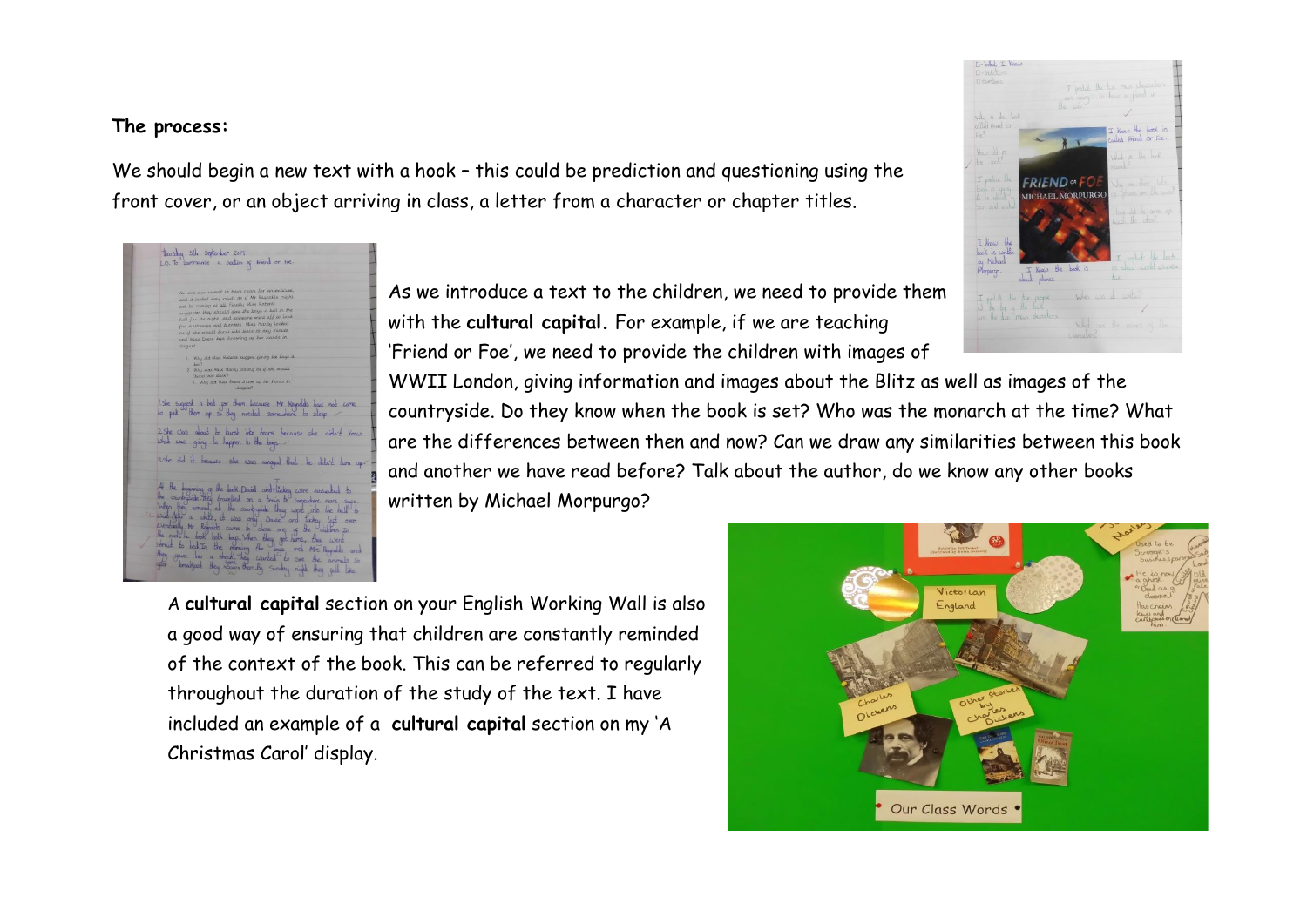Next, we will read and discuss the text, targeting questions at the children to teach the reading skills (retrieval, inference, prediction, vocabulary etc.) After reading the text, children can summarise the text.

Now, we should begin building towards our piece of writing by looking at examples of the genre (e.g. identifying the features of a letter).



| Thurschy and October 2019<br>LO To select and use an appropriate relative clause. |
|-----------------------------------------------------------------------------------|
| My apple-that was on the table-was covered in dust.                               |
| Tucky (who was my best griend) now lives with me.                                 |
| The cattage, which was very beautiquel. was covered in glass                      |
| Jip (whose lead was xready) was never used.                                       |
| The Germans-who were very scared-were hurt.                                       |
| Mr Raynolds chair. Wich had milk spill over ik. was very<br>big. Correct spelling |
| The train-that was very big-had a wireless in it.                                 |
| An, who was very nice, was gorign.                                                |
| lantastic relative clauses and a good range<br>of punctuation Abigail ! As        |
|                                                                                   |
|                                                                                   |
|                                                                                   |

Finally, the children will have enough information and understanding to plan, write and re-draft a **quality** piece of writing. We will produce a quality piece of writing of length every 2-3 weeks.

Once we know what features our

genre has, we can start practising those features (e.g. a lesson on relative clauses, a lesson on fronted adverbials.) All should be taught in context.

| Fiday 18th October 2019<br>Lo to re-drugt the Letter gran David to his milher.                                                                                                                                                                                                                                                                                                                        |                                                        | Tresday 15th October 2019<br>L.O. To write a letter gram David to his mother. |                                                                                                                                                                                                                                                                 |
|-------------------------------------------------------------------------------------------------------------------------------------------------------------------------------------------------------------------------------------------------------------------------------------------------------------------------------------------------------------------------------------------------------|--------------------------------------------------------|-------------------------------------------------------------------------------|-----------------------------------------------------------------------------------------------------------------------------------------------------------------------------------------------------------------------------------------------------------------|
| 36 Millenium Road<br>City.<br>London                                                                                                                                                                                                                                                                                                                                                                  | flower Road<br><b>Country Side</b><br>Devon<br>Wx7 5s4 | 36 Millenum Road<br>3x city<br>London<br>362<br>W35                           | 23 Flower Road<br>Country side<br>Depon<br><b>WX7 BS4</b>                                                                                                                                                                                                       |
| W35 53X<br>Dear Mother,                                                                                                                                                                                                                                                                                                                                                                               |                                                        | Dear Mother,                                                                  | thank you get the wonderful letter, it<br>was amazing to read. If has been a long time since<br>I saw you last. I miss you so much theo are you                                                                                                                 |
| Thank you for your the wonderful letter, it was<br>amazing to read. It has been a long time since I saw you last, I<br>miss you so much. How are you?                                                                                                                                                                                                                                                 | ٠<br>٠                                                 |                                                                               | On the train journey, Ticky was being imbating, he has<br>a pocket og cheese and onion crisps and you know ha                                                                                                                                                   |
| On the train journey, Yucky was being really irritating, he had a<br>packet of cheese and onion crisps and you know how much I<br>hate the smell of them. I really wanted to throw them away!<br>When Tucky and I got there we were waiting forever to get<br>picked. Eventually, a tall muddy man (named Mr Reynolds)<br>came and picked us up. There was a mix up so he had to9 take<br>both of us. | ٠                                                      | had to bake book of us.                                                       | muh I hake the smell of them's really usualed to<br>three them away lucky and I get three use were<br>writing sereor the get picked Europaully, a tall me<br>manifedned Mr Reynolds). Here was a mixtup so he                                                   |
| When we arrived at the cottage, we went straight to bed. The<br>next day we woke up to the amazing smell of bacon-Which<br>Mrs Reynolds had made. Later that day, everyone went outside<br>to help Mr Reynolds feed the animals. I like it over here, except<br>the other day. Tucky and I think we saw a German plane erash<br>but only Mr and Mrs Reynolds believe us (it is so frustrating!)       |                                                        | Check Mr Reynolds goed the anthrals. I like it over here exc                  | When use arrived at the cottage, we were straight<br>bed. The next maning, Tucky and I woke up to the<br>wonderful smell of bacon-which Mrs Reynolds had<br>made baker that day, everyone went outside to help<br>the other day ticky and I think we saw a Gorm |
| I really hope you are ok and are not worrying to much about me.<br>I am missing you terribly. Please reply to me soon but only if<br>you are safe. Do you go to the air aid shelter a lot? Hope you are<br>sufe                                                                                                                                                                                       |                                                        | us so grustrating!)                                                           | plane crosh but only Mr and Mrs Asynalds believe u                                                                                                                                                                                                              |
| Love from<br>David                                                                                                                                                                                                                                                                                                                                                                                    |                                                        | check I really hope you are off and are not working<br>bo                     | much about me I strains understand why you<br>send me away. I am missing you terribly. Hease<br>me sam but only if you are sace. Ob up as                                                                                                                       |

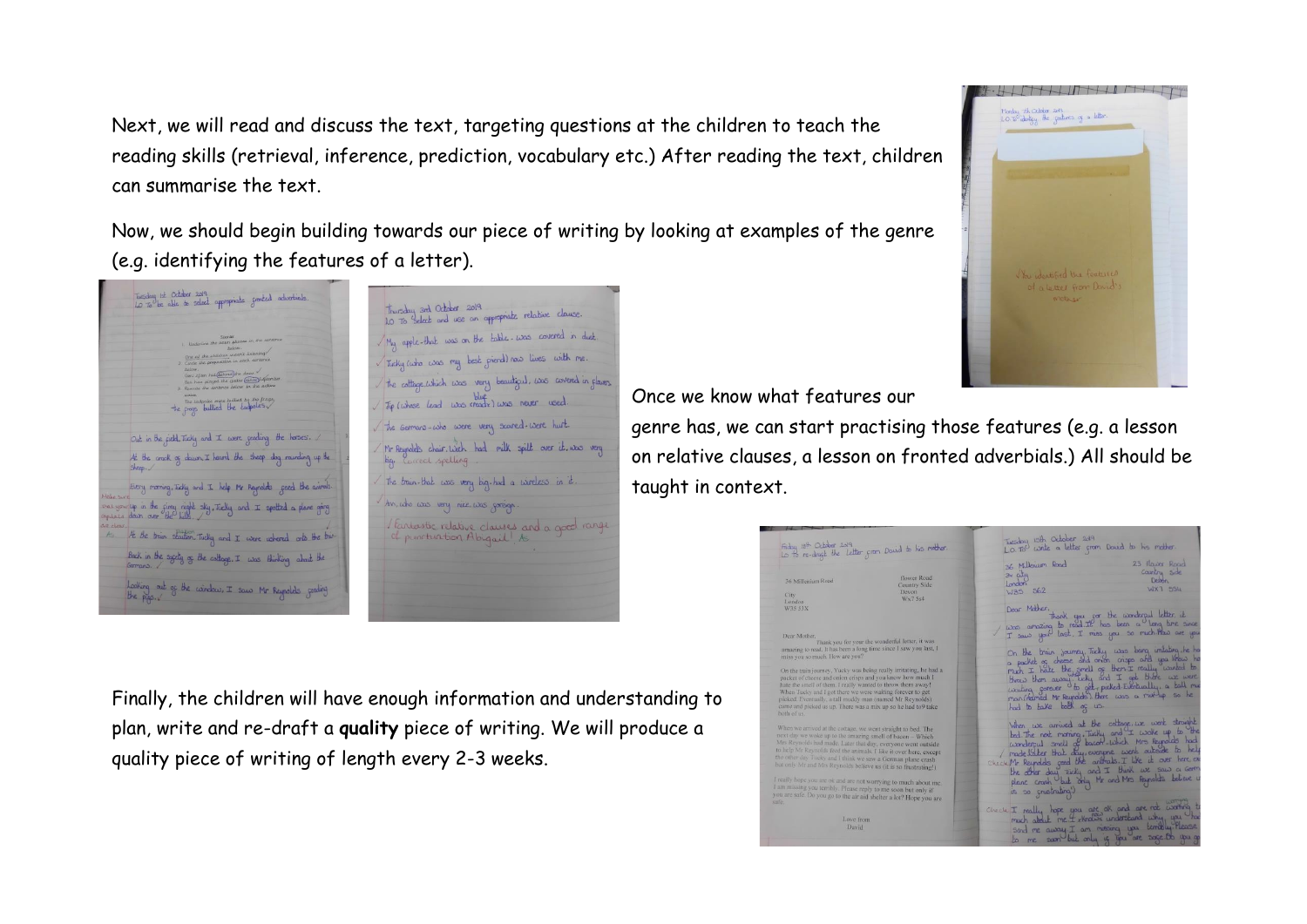## **Year Group Expectations**

| Aspect                        | Autumn                                                                                               | Spring                                                                                                                                                                                                                                                                                              | Summer                                                                                                                                                                                                                                                                                                                                                                                |
|-------------------------------|------------------------------------------------------------------------------------------------------|-----------------------------------------------------------------------------------------------------------------------------------------------------------------------------------------------------------------------------------------------------------------------------------------------------|---------------------------------------------------------------------------------------------------------------------------------------------------------------------------------------------------------------------------------------------------------------------------------------------------------------------------------------------------------------------------------------|
| Handwriting<br>(Taught Daily) | I sit correctly at a table, holding a<br>pencil comfortably.<br>I form the digits 0-9 correctly.     | I form lower case letters in the correct<br>direction, starting and finishing in the<br>right place. (cursive -kicks and flicks).                                                                                                                                                                   | I name the letters of the alphabet in<br>order.<br>I form capital letters.                                                                                                                                                                                                                                                                                                            |
| Spelling                      |                                                                                                      | Spelling should follow the Oxford Owl Books. The videos that support these books should be used and weekly spellings that are sent home and the children<br>are tested on should match the spelling rule that the children are practising in their spelling books that week.                        |                                                                                                                                                                                                                                                                                                                                                                                       |
| Composition                   | I say a sentence out loud before I<br>write it down (hold a sentence).                               | I plan my writing by saying what I am<br>going to write about. (build a sentence)<br>I read my own writing aloud so I can be<br>heard by others and check for sense.<br>('Oops, I forgot to put a capital letter<br>after that full stop.'; 'I used my sounds to<br>help me spell that long word.') | I sequence sentences to form short<br>narratives.<br>(Beginning/middle/end - sentences link<br>and build on from each other - The cat<br>walked down the road. It was bright<br>orange and fluffy. It wanted to get<br>home.)<br>I use sequence sentences in<br>chronological order to recount an<br>event/experience. (Basic adverbials for<br>when - First, Then, Next, After that) |
| Grammar                       | I use the personal pronoun 'I'.<br>$\bullet$                                                         | I use 'and' to join ideas within a sentence.<br>$\bullet$<br>('I went to the park and played on the<br>swing.')                                                                                                                                                                                     | I may attempt to use other<br>$\bullet$<br>conjunctions.<br>I make sure that word choices are<br>relevant to the context and I use word<br>banks to support this.<br>I begin to use adjectives to add detail<br>to my sentences.                                                                                                                                                      |
| Punctuation                   | I leave spaces between words.<br>$\bullet$<br>I use a capital letter for the start of<br>a sentence. | I begin to use the other punctuation such<br>as exclamation and question marks.<br>I use a full stop accurately.                                                                                                                                                                                    | I use capital letters for the names of<br>$\bullet$<br>people, places and day of the week. (Aa)                                                                                                                                                                                                                                                                                       |
| Suggested<br>'quality' texts. | -Cinder the Bubble-blowing dragon<br>-The Gruffalo<br>-Owl Babies<br>-Goldilocks and the Three Bears |                                                                                                                                                                                                                                                                                                     |                                                                                                                                                                                                                                                                                                                                                                                       |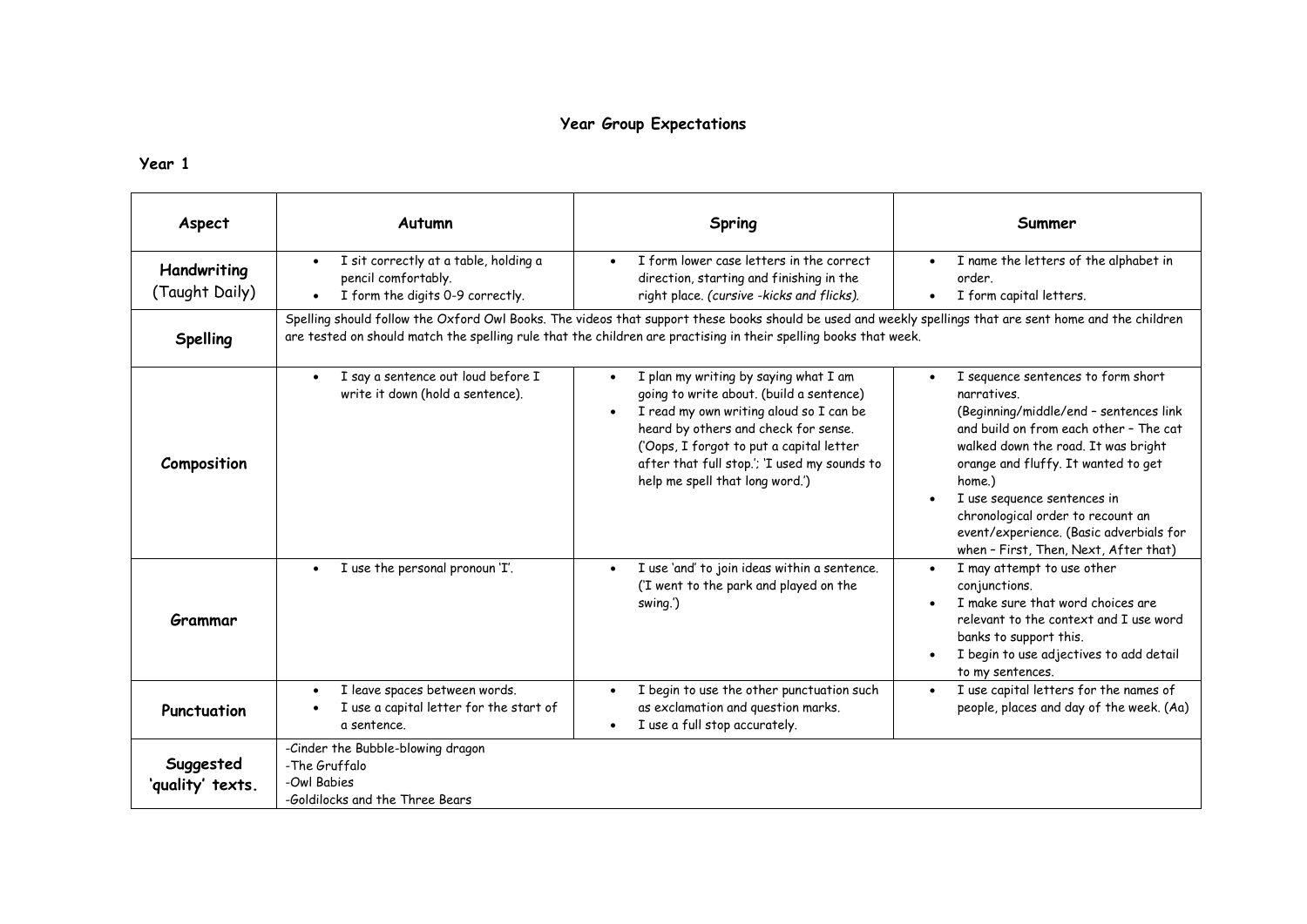| -The Three Little Pigs                                                                                                                    |
|-------------------------------------------------------------------------------------------------------------------------------------------|
| -Three Billy Goats Gruff                                                                                                                  |
| -How to Hide a Lion                                                                                                                       |
| -Stuck                                                                                                                                    |
| -Toy Story                                                                                                                                |
| Texts other than these can be used, but they must be 'quality' and you must be able to use them for the writing genres you need to cover. |
| How do you know if a text is a 'quality' text?                                                                                            |
| -The language and themes should challenge your children, but not be too far advanced that they cannot access it.                          |
| -It should contain strong themes which the children can relate to.                                                                        |
| -It should have strong characters with clear personality and depth.                                                                       |
| -The themes might relate to or add to their cultural capital (knowledge they already have or need to have).                               |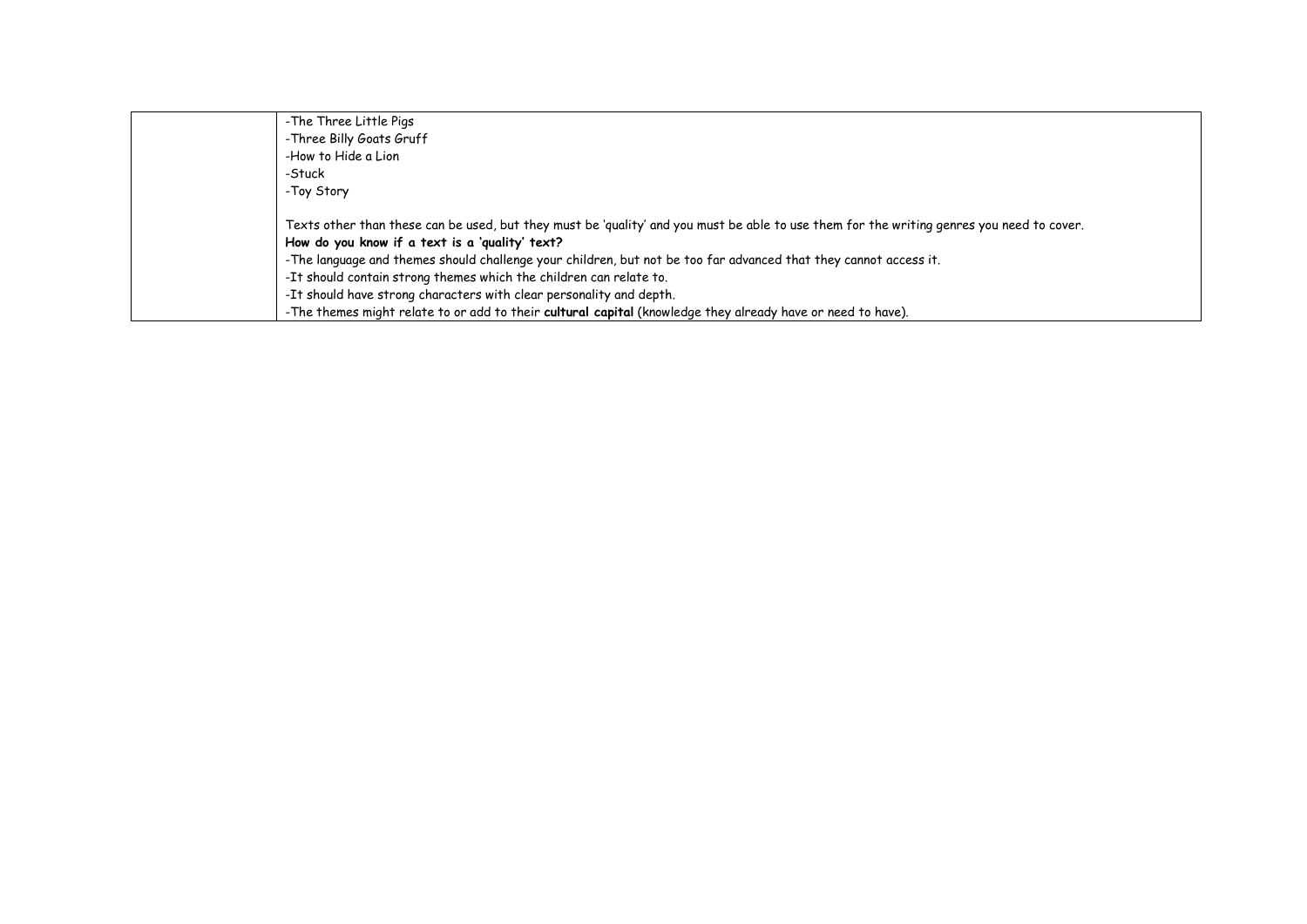| Aspect                        | Autumn                                                                                                                                                                                                                                                                                | Spring                                                                                                                                                                                                                                                                                                                                                                                                                                                                                                      | Summer                                                                                                                                                                                                                                                                                                                                                                                                                   |
|-------------------------------|---------------------------------------------------------------------------------------------------------------------------------------------------------------------------------------------------------------------------------------------------------------------------------------|-------------------------------------------------------------------------------------------------------------------------------------------------------------------------------------------------------------------------------------------------------------------------------------------------------------------------------------------------------------------------------------------------------------------------------------------------------------------------------------------------------------|--------------------------------------------------------------------------------------------------------------------------------------------------------------------------------------------------------------------------------------------------------------------------------------------------------------------------------------------------------------------------------------------------------------------------|
| Handwriting<br>(Taught Daily) | I use some of the diagonal and<br>$\bullet$<br>horizontal strokes needed to join<br>letters.<br>I understand which letters, when<br>adjacent to one another, are best left<br>unjoined.<br>I write capital letters (and digits) of<br>the correct size/orientation to one<br>another. | I use spacing between words that reflects<br>the size of the letters.                                                                                                                                                                                                                                                                                                                                                                                                                                       | I form lower case letters of the correct<br>size relative to one another.                                                                                                                                                                                                                                                                                                                                                |
| Spelling                      |                                                                                                                                                                                                                                                                                       | Spelling should follow the Oxford Owl Books. The videos that support these books should be used and weekly spellings that are sent home and the children<br>are tested on should match the spelling rule that the children are practising in their spelling books that week.                                                                                                                                                                                                                                |                                                                                                                                                                                                                                                                                                                                                                                                                          |
| Composition                   | I develop stamina for writing by<br>$\bullet$<br>writing for different purposes. (Real<br>and fictional/own and other's<br>experiences - including simple<br>narratives, poems and recounts.                                                                                          | I plan and discuss the content of my<br>writing (Jotting down ideas, planning the<br>structure, oral rehearsal of what they<br>want to say, sentence by sentence).<br>I evaluate my writing independently, with<br>peers and with my teacher by making<br>simple additions and corrections. (Re-<br>reading to check for sense; verbs used<br>correctly E.g. Pupil writes 'I sitted under<br>the tree and eated my lunch' becomes 'sat<br>and ate').<br>I write, from memory, simple dictated<br>sentences. | I proof-read to check for errors in<br>spelling, grammar and punctuation. (Will<br>spot most of their own spelling errors<br>quickly. e.g. 'This should be an<br>exclamation because she's shouting for<br>help' 'I forgot to double the p of stop<br>when adding -ing').<br>I make changes, sometimes<br>independently and sometimes in<br>discussion with an adult, to improve the<br>effect and impact of my writing. |
| Grammar                       | My word choices are thoughtful and<br>$\bullet$<br>sometimes ambitious with specific or<br>technical vocabulary used in non-<br>narrative writing.                                                                                                                                    | I use expanded noun phrases to describe,<br>expand and specify. ('the delicate, blue<br>butterfly flew off into the humid, summer<br>sky').<br>I use subordination (using when, if, that<br>or because). (Consistent use of both e.g.:<br>You need to pack your raincoat because it<br>is going to rain later.)                                                                                                                                                                                             | I use sentences with different forms:<br>$\bullet$<br>statements, questions, exclamations and<br>commands. ('The colourful butterfly<br>flew from flower to flower' 'Where do<br>clouds come from?' 'What big eyes you<br>have!' 'Sift the flour and mix the other<br>ingredients.')<br>I use co-ordination (using or, and or<br>but). (You remembered your book bag                                                     |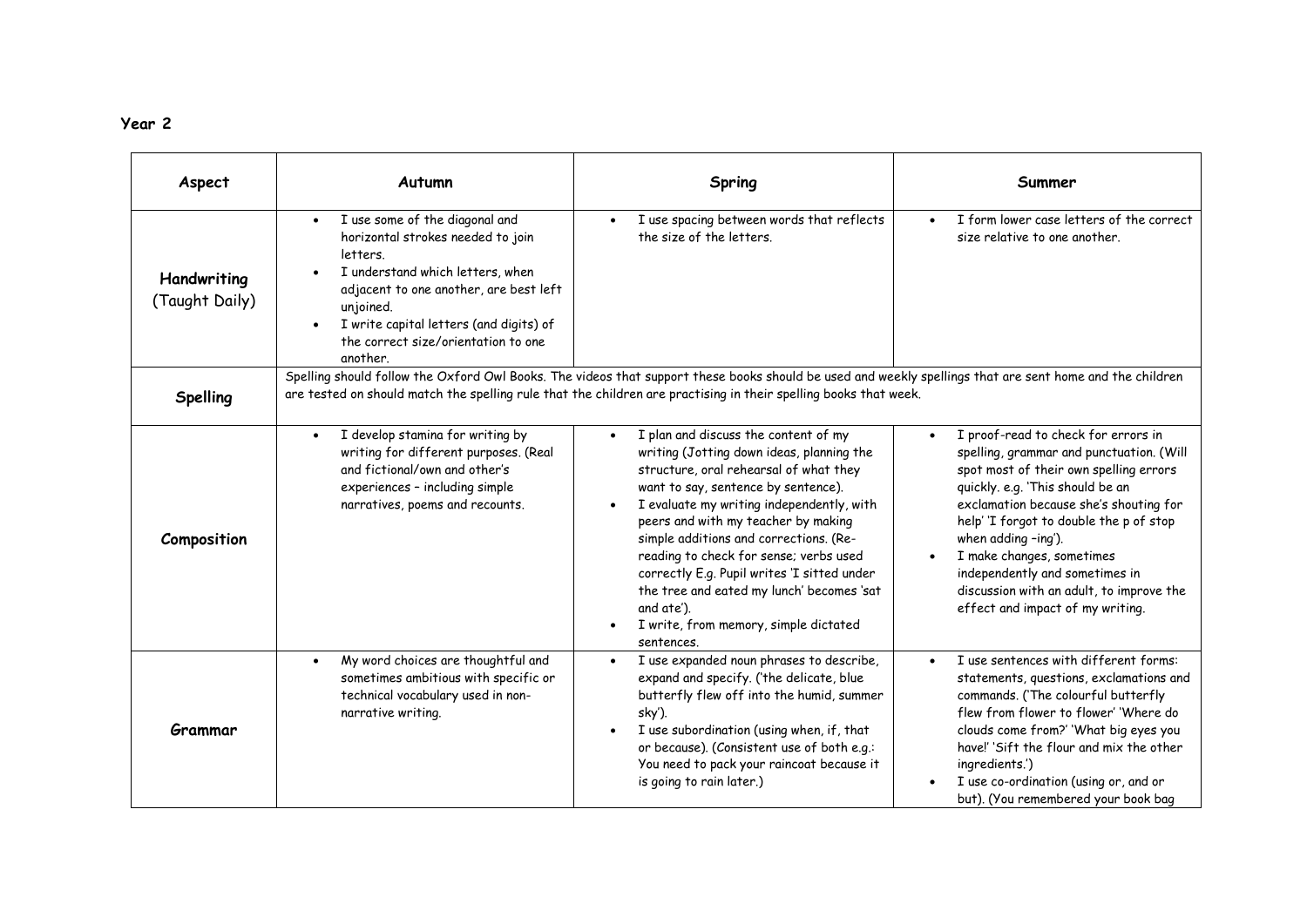|                               | but forgot your lunch).<br>I use present and past tenses correctly<br>and consistently including the<br>progressive form. (Consistently makes<br>the correct choice e.g.: 'She is<br>drumming; she drummed, she was<br>drumming'.)<br>I use adjectives, adverbs and expanded<br>noun phrases to add detail and specify.                                                                                                                                                                                                                                                                                                                                                                                                                                                                                                    |
|-------------------------------|----------------------------------------------------------------------------------------------------------------------------------------------------------------------------------------------------------------------------------------------------------------------------------------------------------------------------------------------------------------------------------------------------------------------------------------------------------------------------------------------------------------------------------------------------------------------------------------------------------------------------------------------------------------------------------------------------------------------------------------------------------------------------------------------------------------------------|
| Punctuation                   | I use full stops and capital letters -<br>I use capital letters for the personal<br>I begin to use commas to separate items<br>$\bullet$<br>most are correct. (This will be<br>pronoun 'I' and for most proper nouns.<br>in a list.<br>consistent across a range of dictated<br>I sometimes use apostrophes for<br>and independent writing).<br>singular possession.<br>I mostly use exclamation and<br>questions marks accurately to<br>demarcate sentences.                                                                                                                                                                                                                                                                                                                                                              |
| Suggested<br>'quality' texts. | Red Riding Hood<br>Jack and the Beanstalk<br>The Tear Thief<br>Baba Yaga<br><b>Traction Man</b><br>A Squash and a Squeeze<br>The Lighthouse Keeper's Lunch<br>The Day the Crayons Quit<br>The Tunnel<br>Monsters Inc<br>Ice Age<br>Bog Baby<br>Texts other than these can be used, but they must be 'quality' and you must be able to use them for the writing genres you need to cover.<br>How do you know if a text is a 'quality' text?<br>-The language and themes should challenge your children, but not be too far advanced that they cannot access it.<br>-It should contain strong themes which the children can relate to.<br>-It should have strong characters with clear personality and depth.<br>-The themes might relate to or add to their cultural capital (knowledge they already have or need to have). |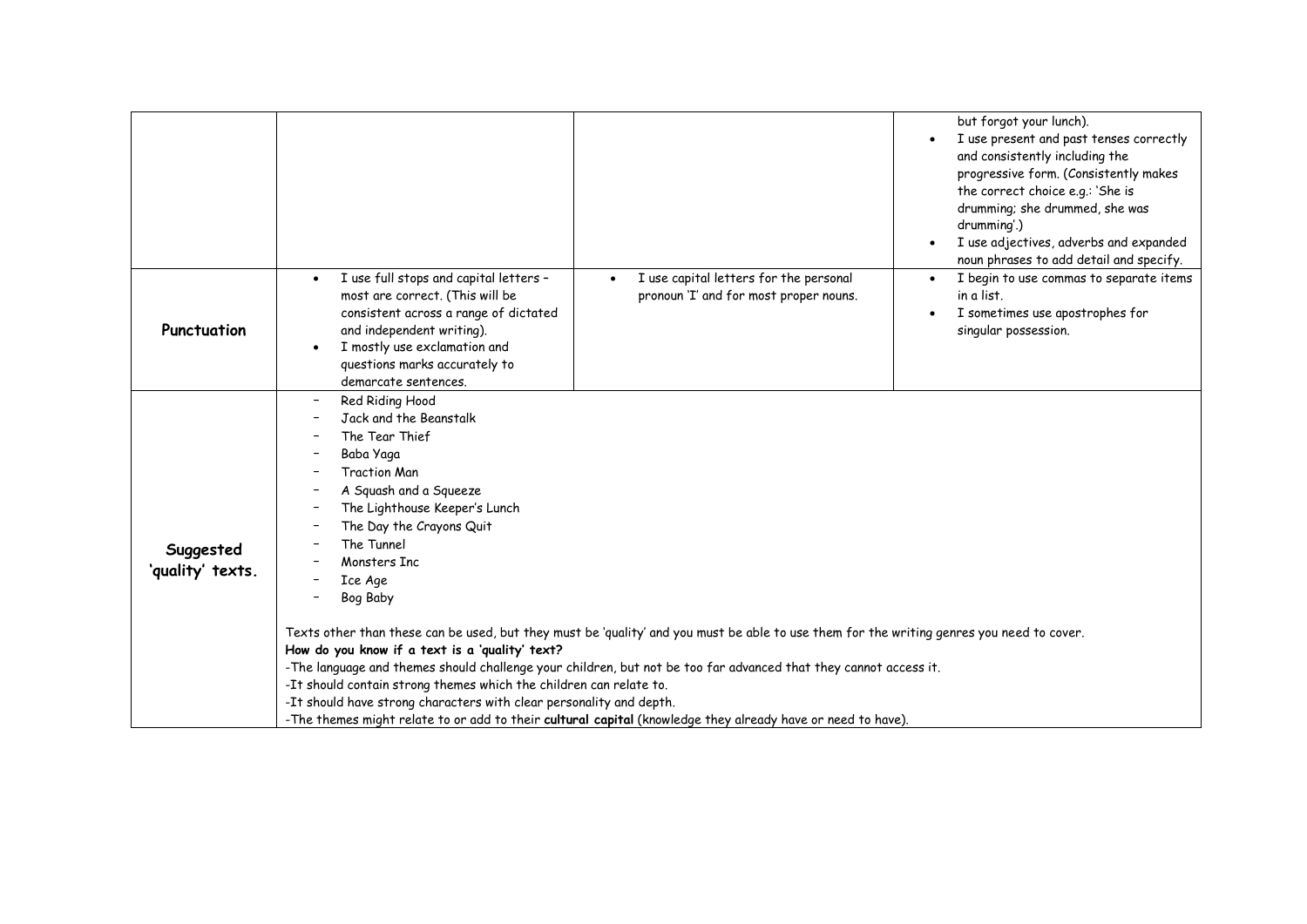| ×<br>×<br>٧ | × |
|-------------|---|
|-------------|---|

| Aspect                        | Autumn                                                                                                                                                                                                                                                                                    | Spring                                                                                                                                                                                                                                                                                                                                                                                                                                                                                                                                                                       | Summer                                                                                                                                                                                                                                                                                                                                                                                                     |
|-------------------------------|-------------------------------------------------------------------------------------------------------------------------------------------------------------------------------------------------------------------------------------------------------------------------------------------|------------------------------------------------------------------------------------------------------------------------------------------------------------------------------------------------------------------------------------------------------------------------------------------------------------------------------------------------------------------------------------------------------------------------------------------------------------------------------------------------------------------------------------------------------------------------------|------------------------------------------------------------------------------------------------------------------------------------------------------------------------------------------------------------------------------------------------------------------------------------------------------------------------------------------------------------------------------------------------------------|
| Handwriting<br>(Taught Daily) | I increase the legibility, consistency<br>$\bullet$<br>and quality of my handwriting.<br>I understand which letters, when<br>adjacent to one another, are best left<br>unjoined.<br>I use the diagonal and horizontal<br>strokes that are needed to join<br>letters.                      |                                                                                                                                                                                                                                                                                                                                                                                                                                                                                                                                                                              |                                                                                                                                                                                                                                                                                                                                                                                                            |
| <b>Spelling</b>               |                                                                                                                                                                                                                                                                                           | Spelling should follow the Oxford Owl Books. The videos that support these books should be used and weekly spellings that are sent home and the children<br>are tested on should match the spelling rule that the children are practising in their spelling books that week.                                                                                                                                                                                                                                                                                                 |                                                                                                                                                                                                                                                                                                                                                                                                            |
| Composition                   | I write a non-narrative using simple<br>$\bullet$<br>organisational devices such as<br>headings and sub-headings.<br>In narrative writing, I develop<br>resolutions and endings.                                                                                                          | I make improvements by proposing<br>changes to grammar and vocabulary to<br>improve consistency. (The accurate use of<br>pronouns in sentences/tenses)<br>I look at and discuss different models of<br>writing, taking account of purpose and<br>audience.<br>I plan my writing by discussing and<br>recording ideas. (timeline, flowchart,<br>spider diagram, jottings).<br>I write a narrative with a clear structure,<br>setting, characters and plot.<br>I suggest improvement to my writing<br>through assessing the writing with peers<br>and through self-assessment. | I identify structure, grammatical<br>features and use of vocabulary for<br>effect in texts.<br>I compose sentences using a wider range<br>of structures linked to the grammar<br>objectives. (e.g. tenses - including<br>present perfect/subordinate<br>clauses/co-ordinating conjunctions).<br>I begin to organise paragraphs around a<br>themes. (Supported by planning then<br>moving to independence). |
| Grammar                       | I use a range of sentences with more<br>$\bullet$<br>than one clause by using a wider range<br>of conjunctions in my writing. (when,<br>if, because, although).<br>I recognise and use determiners 'a',<br>'an', and 'the' appropriately. (an apple;<br>a house; the yellow car/the an a) | I use the perfect form of verbs instead<br>of the simple past. (I have written it down<br>so we can check what he said) (he has<br>worked hard).<br>I understand the purpose of adverbs.<br>I use adverbs effectively in my writing.<br>I use conjunctions, adverbs and<br>prepositions to express time and cause.                                                                                                                                                                                                                                                           | Word choices are adventurous and<br>carefully selected to add detail and to<br>engage the reader.<br>Detail is added by the expansion of noun<br>phrases before and after the noun and<br>with the use of adverbials.                                                                                                                                                                                      |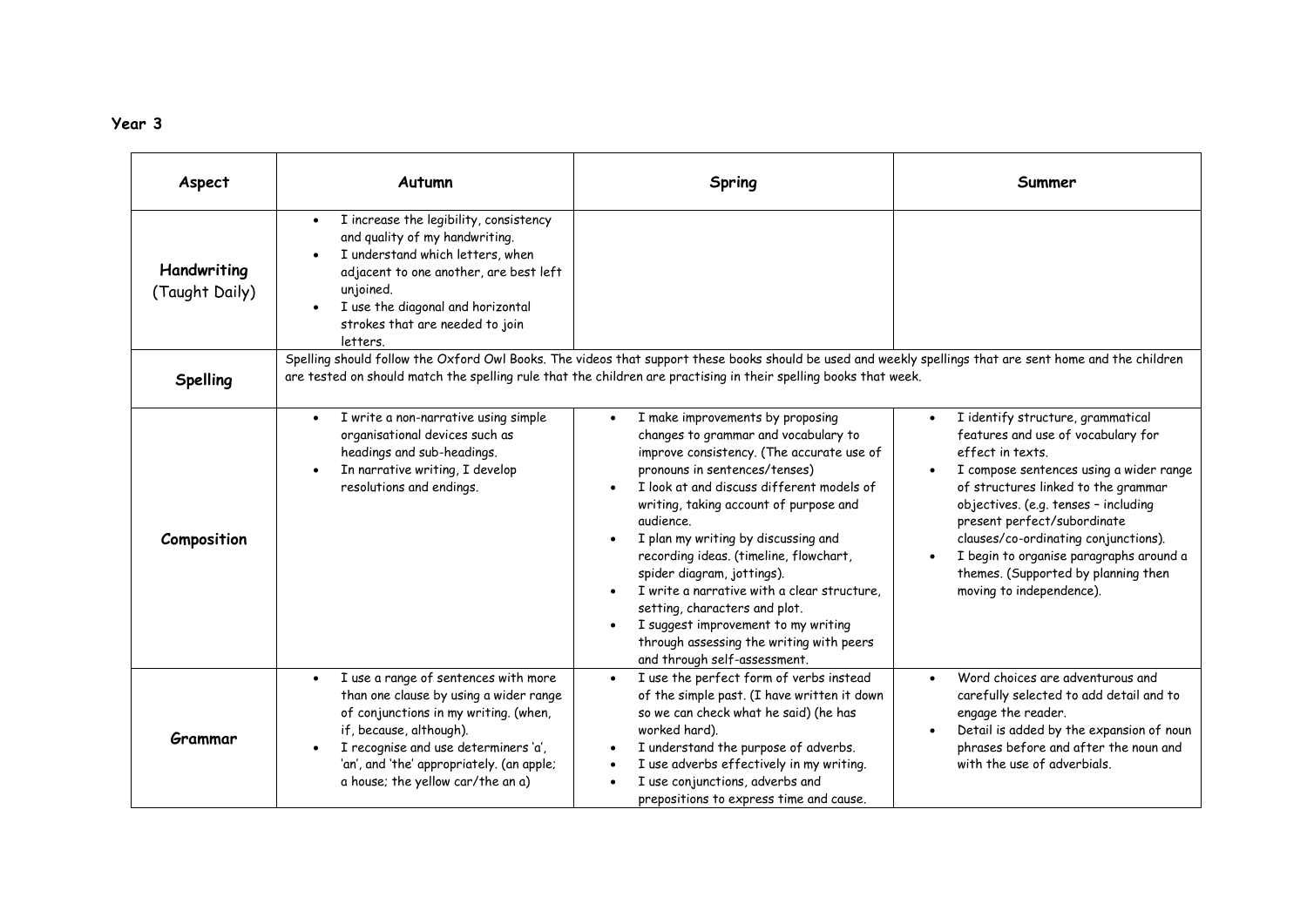|                               | (the next thing, next, soon, so, before,<br>after, during, in, because, of).                                                                                                                                                                                                                                                                                                                                                                                                                                                                                                                                                                                                                                                                  |  |
|-------------------------------|-----------------------------------------------------------------------------------------------------------------------------------------------------------------------------------------------------------------------------------------------------------------------------------------------------------------------------------------------------------------------------------------------------------------------------------------------------------------------------------------------------------------------------------------------------------------------------------------------------------------------------------------------------------------------------------------------------------------------------------------------|--|
| Punctuation                   | I begin to use inverted commas for<br>I use apostrophes for possession with<br>Commas are sometimes used to mark<br>some direct speech punctuation.<br>increasing accuracy including plural<br>clauses and phrases.<br>possession.                                                                                                                                                                                                                                                                                                                                                                                                                                                                                                            |  |
| Suggested<br>'quality' texts. | Tuesday<br>Meerkat Mail<br>Little Mouse's Big Book of Fears<br>Charlie and the Chocolate Factory<br>Cinderboy<br>Treasure Island<br>An Angel in the Playground<br>Texts other than these can be used, but they must be 'quality' and you must be able to use them for the writing genres you need to cover.<br>How do you know if a text is a 'quality' text?<br>-The language and themes should challenge your children, but not be too far advanced that they cannot access it.<br>-It should contain strong themes which the children can relate to.<br>-It should have strong characters with clear personality and depth.<br>-The themes might relate to or add to their cultural capital (knowledge they already have or need to have). |  |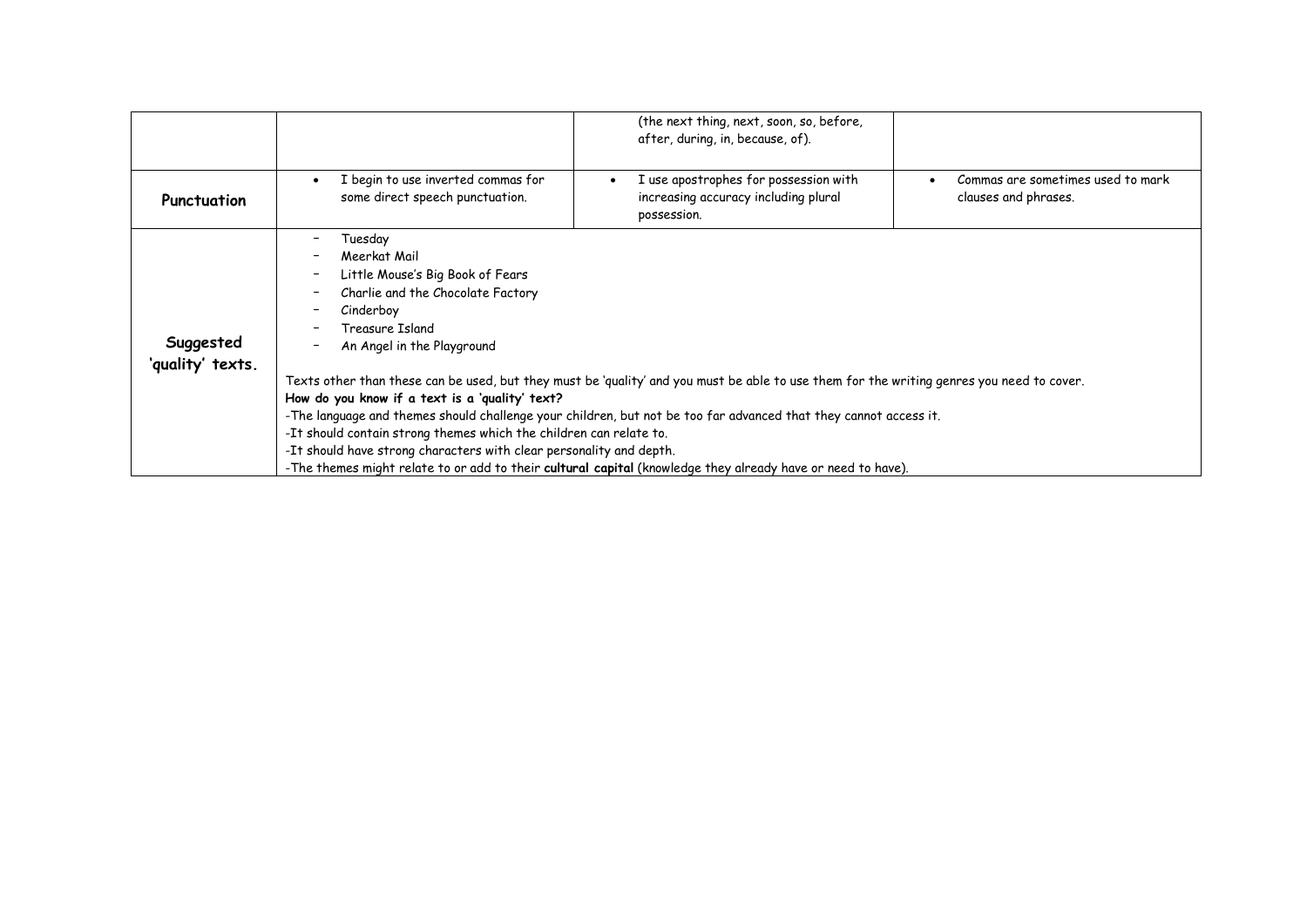| п<br>$\bullet$ |  |
|----------------|--|
|----------------|--|

| Aspect                                                                                                                                                                                                                                                                                   | Autumn                                                                                                                                                                                                                                                                                                                                                                                                        | Spring                                                                                                                                                                                                                                                                                                                                                                                                                                                                                                                                                                       | Summer                                                                                                                                                                                                                                                                                                                                                                                                                                                                                              |
|------------------------------------------------------------------------------------------------------------------------------------------------------------------------------------------------------------------------------------------------------------------------------------------|---------------------------------------------------------------------------------------------------------------------------------------------------------------------------------------------------------------------------------------------------------------------------------------------------------------------------------------------------------------------------------------------------------------|------------------------------------------------------------------------------------------------------------------------------------------------------------------------------------------------------------------------------------------------------------------------------------------------------------------------------------------------------------------------------------------------------------------------------------------------------------------------------------------------------------------------------------------------------------------------------|-----------------------------------------------------------------------------------------------------------------------------------------------------------------------------------------------------------------------------------------------------------------------------------------------------------------------------------------------------------------------------------------------------------------------------------------------------------------------------------------------------|
| Handwriting<br>(Taught Daily)                                                                                                                                                                                                                                                            | I use the diagonal and horizontal<br>$\bullet$<br>strokes that are needed to join<br>letters.<br>I understand which letters , when<br>adjacent to one another, are best left<br>unjoined. b/p/s/x                                                                                                                                                                                                             | I increase the legibility, consistency and<br>quality of my handwriting; down strokes<br>of letters are parallel and equidistant;<br>lines of writing are spaced sufficiently so<br>that the ascenders and descenders of<br>letters do not touch.                                                                                                                                                                                                                                                                                                                            | $\bullet$                                                                                                                                                                                                                                                                                                                                                                                                                                                                                           |
| Spelling should follow the Oxford Owl Books. The videos that support these books should be used and weekly spellings that are sent home and the children<br>are tested on should match the spelling rule that the children are practising in their spelling books that week.<br>Spelling |                                                                                                                                                                                                                                                                                                                                                                                                               |                                                                                                                                                                                                                                                                                                                                                                                                                                                                                                                                                                              |                                                                                                                                                                                                                                                                                                                                                                                                                                                                                                     |
| Composition                                                                                                                                                                                                                                                                              | I write from memory simple dictated<br>$\bullet$<br>sentences that include words and<br>punctuation taught.<br>My narrative writing is organised into<br>clear sequences with more than a<br>basic beginning, middle and end.                                                                                                                                                                                 | I write a narrative with clear structure,<br>setting, characters and plot.<br>I include key vocabulary and grammar<br>choices that link to the style of writing.<br>(e.g.: scientific words/historical words/<br>words that fit with the context, e.g.<br>science fiction).                                                                                                                                                                                                                                                                                                  | I begin to open paragraphs with topic<br>sentences and organise them around a<br>theme. (Boxing up method<br>independently; five-part story volcano;<br>chunking their writing into paragraphs -<br>they then use this to ensure they have<br>accurate paragraphs and how to<br>demarcate them).<br>My endings are developed and close the<br>narrative appropriately relating to the<br>beginning or a change in a character.                                                                      |
| Grammar                                                                                                                                                                                                                                                                                  | I use a range of sentences with more<br>than one clause through use of<br>conjunctions. ('We put our umbrellas<br>up when it rained' becomes 'When it<br>rained, we put up our umbrellas').<br>I use a wider range of conjunctions,<br>such as, although, however, despite, as<br>well as.<br>I use the correct article 'a' or 'an'.<br>My sentences are often opened in<br>different ways to create effects. | I use appropriate nouns or pronouns within<br>and across sentences to support cohesion<br>and avoid repetition. (When I was writing<br>about bees, the hive and the queen. I<br>remembered to write 'they', 'it' and 'she'<br>every other time, so that my writing was<br>less repetitive).<br>I make improvements to my writing by<br>proposing changes to grammar and<br>vocabulary to improve consistency. (e.g.<br>accurate use of pronouns in sentences; 'I<br>forgot to put the comma after a fronted<br>adverbial'; realise the spelling of<br>'proberbly' is wrong). | I use expanded noun phrases with<br>modifying adjectives. ('The strict<br>teacher with curly hair.')<br>I use adverbs and prepositions to<br>express time, place and cause.<br>I build cohestion within paragraphs<br>through controlled use of tenses;<br>subordinating and co-ordinating<br>conjunctions.<br>I use Standard English for verb<br>inflections - instead of spoken forms.<br>('We were' - instead of 'we was', or 'I<br>did' instead of 'I done'. 'He is/his'<br>instead of 'he's'). |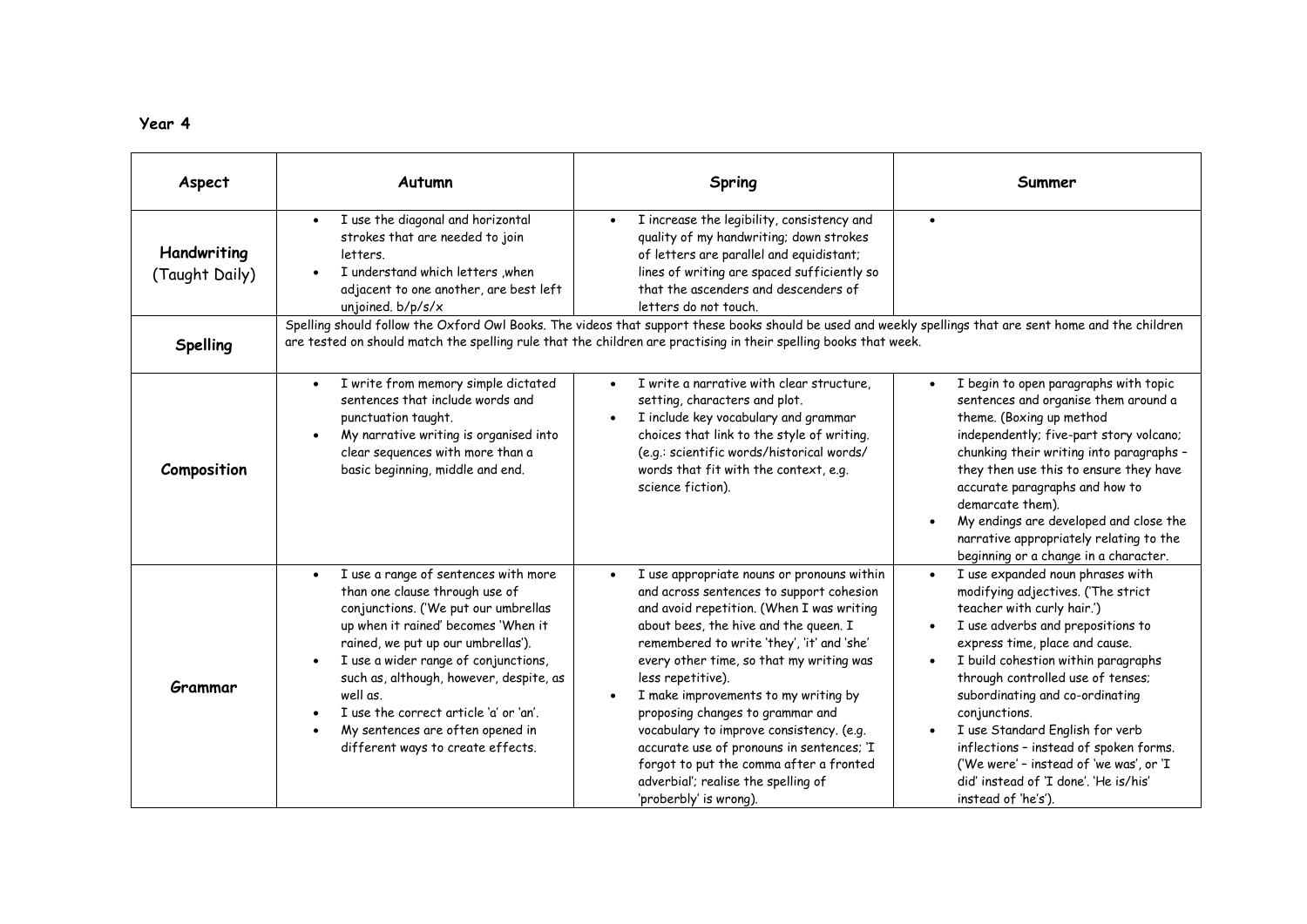|                               |                                                                                                                                                                                                                                                                                                                                                                                                                                                                                                                                                                                   | I use fronted adverbials of place, time<br>and manner, including the use of a comma.<br>('Later that day, I went shopping').                                                                                                                  |                                                       |  |
|-------------------------------|-----------------------------------------------------------------------------------------------------------------------------------------------------------------------------------------------------------------------------------------------------------------------------------------------------------------------------------------------------------------------------------------------------------------------------------------------------------------------------------------------------------------------------------------------------------------------------------|-----------------------------------------------------------------------------------------------------------------------------------------------------------------------------------------------------------------------------------------------|-------------------------------------------------------|--|
| Punctuation                   | All my sentences are correctly<br>demarcated.                                                                                                                                                                                                                                                                                                                                                                                                                                                                                                                                     | I use the apostrophe for omission and<br>possession. - women's rights, boys'<br>cloakroom).<br>I secure the use of punctuation in direct<br>speech-, including a comma after the<br>reporting clause. (The conductor shouted,<br>"Sit down!") | I almost always use commas for fronted<br>adverbials. |  |
| Suggested<br>'quality' texts. | Fair's Fair<br><b>Ice Palace</b><br>Stone Age Boy<br><b>Tron Man</b><br>Voices in the Park<br>How to Train your Dragon<br>The Real Story of the Three Little Pigs<br>Wind in the Willows<br>Texts other than these can be used, but they must be 'quality' and you must be able to use them for the writing genres you need to cover.<br>How do you know if a text is a 'quality' text?<br>-The language and themes should challenge your children, but not be too far advanced that they cannot access it.<br>-It should contain strong themes which the children can relate to. |                                                                                                                                                                                                                                               |                                                       |  |
|                               | -It should have strong characters with clear personality and depth.<br>-The themes might relate to or add to their cultural capital (knowledge they already have or need to have).                                                                                                                                                                                                                                                                                                                                                                                                |                                                                                                                                                                                                                                               |                                                       |  |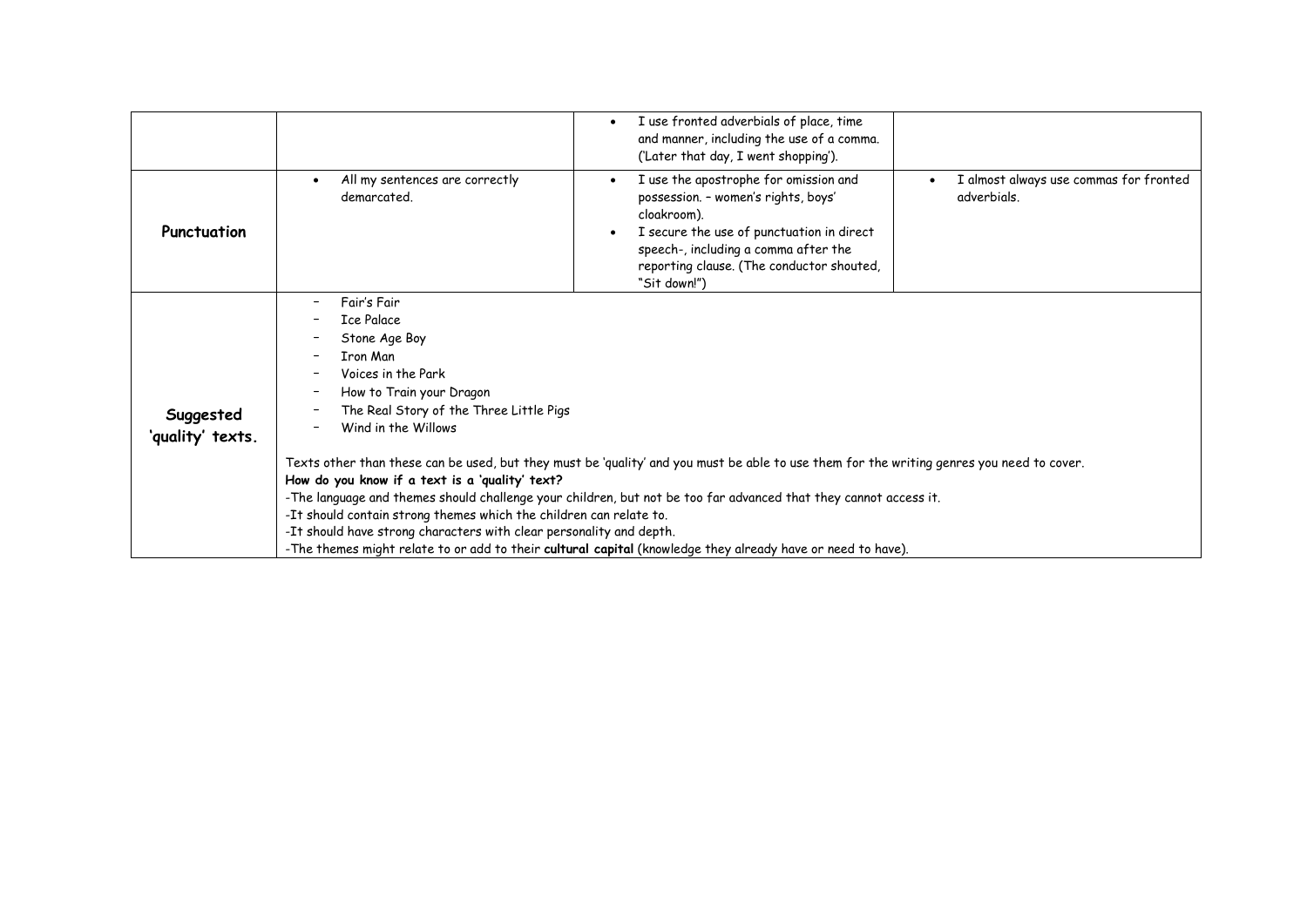| Aspect                        | Autumn                                                                                                                                                                                                                                                                                                                                                                                                             | Spring                                                                                                                                                                                                                                                                                                                                                                                                                                                                                                                                                                                                                                                                       | Summer                                                                                                                                                                                                                                                           |  |  |
|-------------------------------|--------------------------------------------------------------------------------------------------------------------------------------------------------------------------------------------------------------------------------------------------------------------------------------------------------------------------------------------------------------------------------------------------------------------|------------------------------------------------------------------------------------------------------------------------------------------------------------------------------------------------------------------------------------------------------------------------------------------------------------------------------------------------------------------------------------------------------------------------------------------------------------------------------------------------------------------------------------------------------------------------------------------------------------------------------------------------------------------------------|------------------------------------------------------------------------------------------------------------------------------------------------------------------------------------------------------------------------------------------------------------------|--|--|
| Handwriting<br>(Taught Daily) | I choose which shape of a letter to<br>$\bullet$<br>use when given choices and deciding,<br>as part of my personal style, whether,<br>or not, to join specific letters.<br>I choose the writing implement that is<br>best suited for a task (e.g. quick<br>notes, letters).                                                                                                                                        | $\bullet$                                                                                                                                                                                                                                                                                                                                                                                                                                                                                                                                                                                                                                                                    | $\bullet$                                                                                                                                                                                                                                                        |  |  |
| Spelling                      | Spelling should follow the Oxford Owl Books. The videos that support these books should be used and weekly spellings that are sent home and the children<br>are tested on should match the spelling rule that the children are practising in their spelling books that week.                                                                                                                                       |                                                                                                                                                                                                                                                                                                                                                                                                                                                                                                                                                                                                                                                                              |                                                                                                                                                                                                                                                                  |  |  |
| Composition                   | My writing shows that I aim for a<br>$\bullet$<br>range of audiences and the purpose of<br>my writing is to inform, entertain or<br>persuade.<br>I organise writing into paragraphs to<br>show different information or events.<br>(TIP TOP - Time, Place, Topic, Person<br>Speaking) -Paragraphs can be<br>extended or developed - main point,<br>topic, event, idea with an explanation<br>or additional detail. | I link ideas within paragraphs<br>$\bullet$<br>(connecting adverbs and adverbials<br>for time [when]; place [where]; how<br>[as/with].<br>I develop characters through action,<br>description and dialogue. (Correct<br>and effective use of speech. "Well<br>done, you can use speech marks<br>correctly!" exclaimed the teacher<br>proudly. Description of action<br>through well-chosen adjectives,<br>verbs and adverbs.).<br>I add well-chosen detail to interest<br>the reader (Expanded noun phrases -<br>'the small playground with the<br>horizontal climbing wall; the north<br>coast beaches with the best surf; a<br>tiny kitten with its eyes barely<br>open'). | My settings are used to not only<br>create atmosphere, but also to<br>indicate a change.<br>Models from my reading are often<br>used or integrated into my writing.<br>I manage shifts in time and place<br>effectively and guide the reader<br>through my text. |  |  |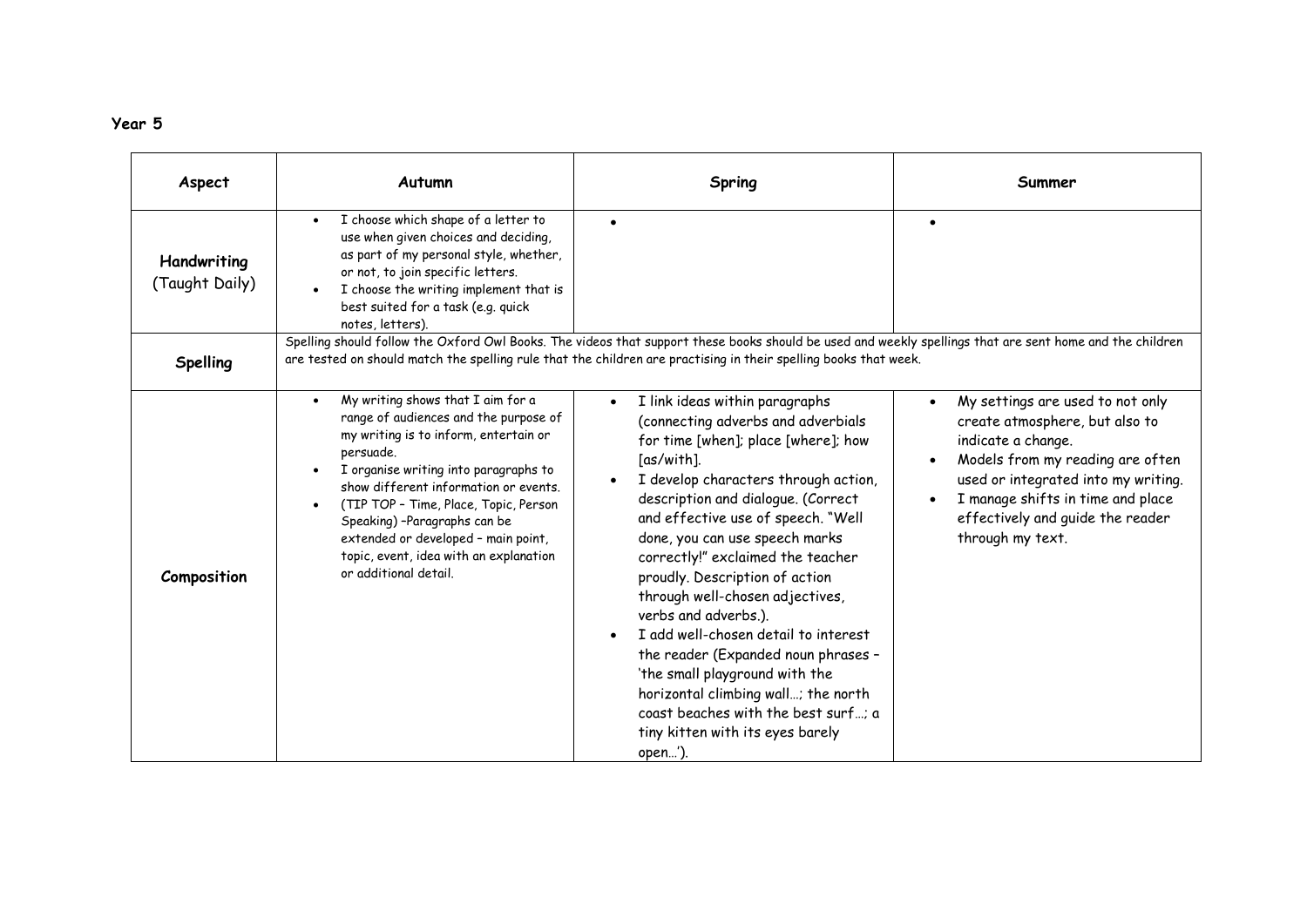| Grammar                       | I ensure the correct and consistent<br>$\bullet$<br>use of tense throughout a piece of<br>writing.<br>I start sentences in different ways (-<br>$\bullet$<br>ed/-ing/simile openers, adverbials,<br>conjunctions, not with the pronouns I,<br>He, She, They, It, Him, Her etc. or<br>The).<br>(Adverbials of time - Later, When<br>the, As the dawn broke,)<br>(Adverbials of place - nearby, Inside,<br>On top of, Over the rainbow, In a<br>nearby village,)<br>(Manner - as quick as a flash, with legs<br>swinging in the air,).<br>I use a thesaurus for alternative word<br>choices.                                                                                                                                                                            | I use stylistic devices to create<br>$\bullet$<br>effects in writing (simile, metaphor,<br>personification).<br>I use modal verbs or adverbs to<br>indicate degrees of possibility (There<br>might be It could be we may be<br>sometimes possibly occasionally).<br>I use relative clauses beginning with<br>who, which, where, when, whose, that<br>or with an implied (i.e. omitted)<br>relative pronoun (Drop-in sentence).<br>I suggest changes to vocabulary,<br>grammar and punctuation to enhance<br>effects and clarify meaning. | I use the perfect form of verbs to<br>$\bullet$<br>mark relationships of time and<br>cause (e.g. She has gone on holiday<br>and is not back yet. The coach has<br>left without you because you have<br>just arrived late).<br>I choose words for deliberate<br>$\bullet$<br>effect and I use them thoughtfully<br>and with precision. |
|-------------------------------|-----------------------------------------------------------------------------------------------------------------------------------------------------------------------------------------------------------------------------------------------------------------------------------------------------------------------------------------------------------------------------------------------------------------------------------------------------------------------------------------------------------------------------------------------------------------------------------------------------------------------------------------------------------------------------------------------------------------------------------------------------------------------|------------------------------------------------------------------------------------------------------------------------------------------------------------------------------------------------------------------------------------------------------------------------------------------------------------------------------------------------------------------------------------------------------------------------------------------------------------------------------------------------------------------------------------------|---------------------------------------------------------------------------------------------------------------------------------------------------------------------------------------------------------------------------------------------------------------------------------------------------------------------------------------|
| Punctuation                   | I use commas to clarify meaning or<br>$\bullet$<br>avoid ambiguity in writing.                                                                                                                                                                                                                                                                                                                                                                                                                                                                                                                                                                                                                                                                                        | I use colons to introduce a list.<br>I use inverted commas and other<br>punctuation to accurately indicate<br>direct speech.                                                                                                                                                                                                                                                                                                                                                                                                             | I use brackets, dashes or commas<br>to indicate parenthesis - Outside I<br>was smiling (inside I was angrier<br>than a bull about the charge).                                                                                                                                                                                        |
| Suggested<br>'quality' texts. | Kensuke's Kingdom<br>The Lion, the Witch and the Wardrobe<br>Alice in Wonderland<br>Who let the God's Out?<br>Shackleton's Journey<br>Beowulf<br>The Hobbit<br><b>Fantastic Beasts</b><br>Texts other than these can be used, but they must be 'quality' and you must be able to use them for the writing genres you need to cover.<br>How do you know if a text is a 'quality' text?<br>-The language and themes should challenge your children, but not be too far advanced that they cannot access it.<br>-It should contain strong themes which the children can relate to.<br>-It should have strong characters with clear personality and depth.<br>-The themes might relate to or add to their cultural capital (knowledge they already have or need to have). |                                                                                                                                                                                                                                                                                                                                                                                                                                                                                                                                          |                                                                                                                                                                                                                                                                                                                                       |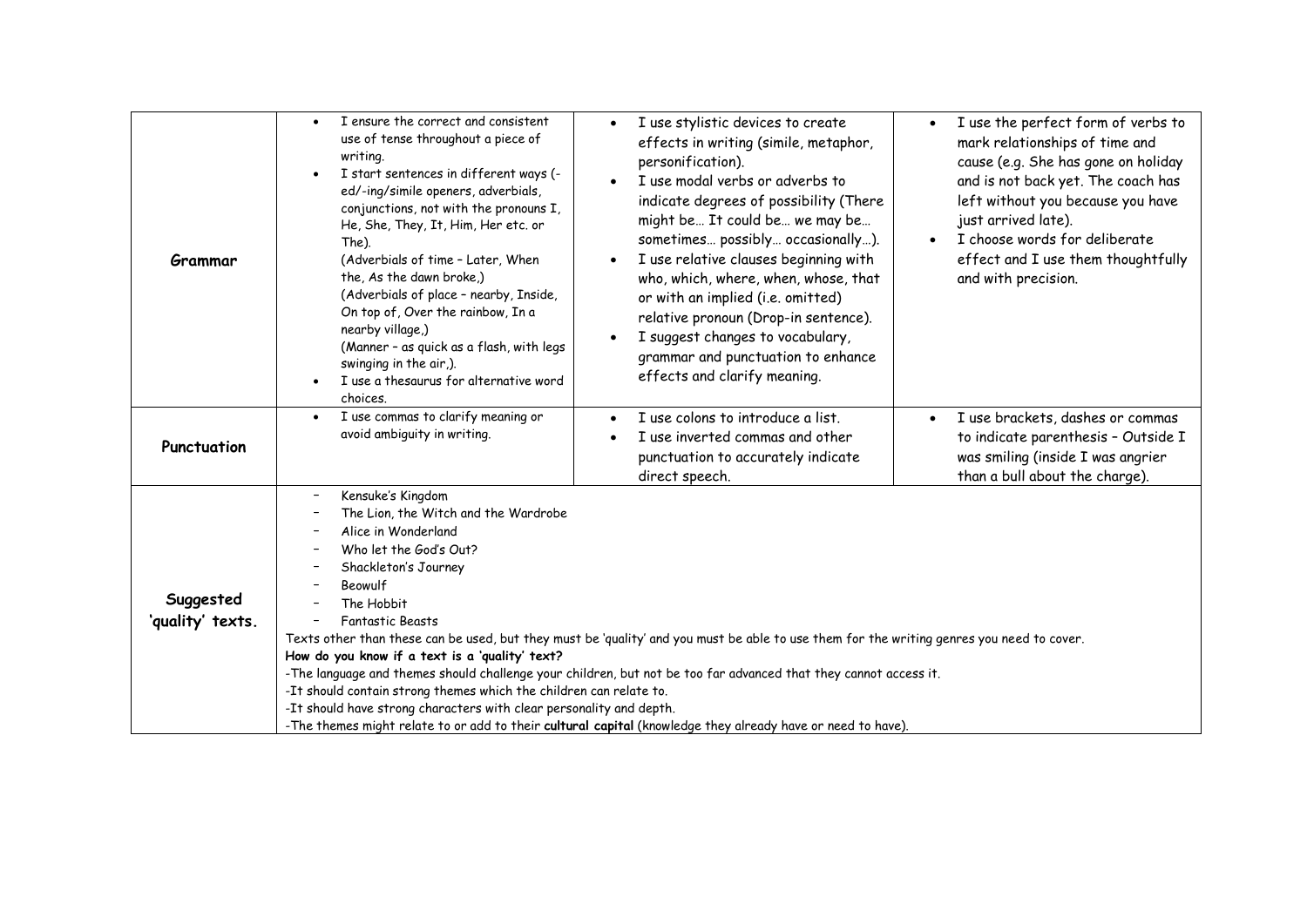| Aspect                        | Autumn                                                                                                                                                                                                                                                                                                                                               | Spring                                                                                                                                                                                                                                                                                                                                                                                                                                                                                                                                                                                                                                                           | Summer                                                                                                                                                                                                                                                                                                                                                                   |  |  |
|-------------------------------|------------------------------------------------------------------------------------------------------------------------------------------------------------------------------------------------------------------------------------------------------------------------------------------------------------------------------------------------------|------------------------------------------------------------------------------------------------------------------------------------------------------------------------------------------------------------------------------------------------------------------------------------------------------------------------------------------------------------------------------------------------------------------------------------------------------------------------------------------------------------------------------------------------------------------------------------------------------------------------------------------------------------------|--------------------------------------------------------------------------------------------------------------------------------------------------------------------------------------------------------------------------------------------------------------------------------------------------------------------------------------------------------------------------|--|--|
| Handwriting<br>(Taught Daily) | I produce legible joined handwriting<br>and develop my own personal fluent<br>joined handwriting style (join/not join<br>specific letters - loops)                                                                                                                                                                                                   |                                                                                                                                                                                                                                                                                                                                                                                                                                                                                                                                                                                                                                                                  |                                                                                                                                                                                                                                                                                                                                                                          |  |  |
| <b>Spelling</b>               | Spelling should follow the Oxford Owl Books. The videos that support these books should be used and weekly spellings that are sent home and the children<br>are tested on should match the spelling rule that the children are practising in their spelling books that week.                                                                         |                                                                                                                                                                                                                                                                                                                                                                                                                                                                                                                                                                                                                                                                  |                                                                                                                                                                                                                                                                                                                                                                          |  |  |
| Composition                   | I use a thesaurus to develop word<br>$\bullet$<br>understanding and build a bank of<br>antonyms and synonyms.                                                                                                                                                                                                                                        | I use paragraphs correctly so that each<br>one has a clear topic, and has a signal of<br>change in time, place or event (TIP TOP).<br>I adapt the grammar and vocabulary used<br>in my writing to suit the audience and<br>purpose. (Choose appropriate form and<br>register/structure/layout).<br>I create atmosphere and describe<br>settings - I use antonyms and synonyms to<br>enhance the description.<br>I describe and integrate dialogue to<br>convey character and advance the action<br>(use of inverted commas, mostly<br>correctly).<br>I add detail to my writing by using<br>expanded noun phrases to add precision,<br>detail and qualification. | My second drafts show evaluative and<br>reflective thinking which is evidenced<br>by thoughtful and effective changes<br>made to create effects and to impact on<br>the reader.<br>My writing is evaluated as a matter of<br>course and proof reading ensures a high<br>level of accuracy.                                                                               |  |  |
| Grammar                       | I use the correct tense throughout a<br>$\bullet$<br>piece of writing.<br>I use modal verbs mostly<br>appropriately to suggest degrees of<br>possibility (could, would, might).<br>I add precision, detail and<br>qualification using prepositional<br>phrases and adverbs.<br>I effectively draft my work so that I<br>enhance meaning and adapt my | I use a range of cohesive devices*,<br>including adverbials, within and across<br>sentences and paragraphs<br>(pronouns/adverbials, conjunctions,<br>similes,-ing, -ed, adverb<br>openers/repetition of key words for<br>effect/prepositional phrases/tenses are<br>secure/ellipses in narratives).<br>I ensure correct subject verb agreement<br>in singular and plural. E.g. was - I (one                                                                                                                                                                                                                                                                      | I use modal verbs and adverbs to<br>position an argument as well as to<br>indicate degrees of possibility,<br>probability and certainty.<br>I use a range of verb forms to create<br>more subtle meanings.<br>I use the passive voice to present<br>information with a different emphasis<br>(I broke the window in the greenhouse -<br>The window of the greenhouse was |  |  |